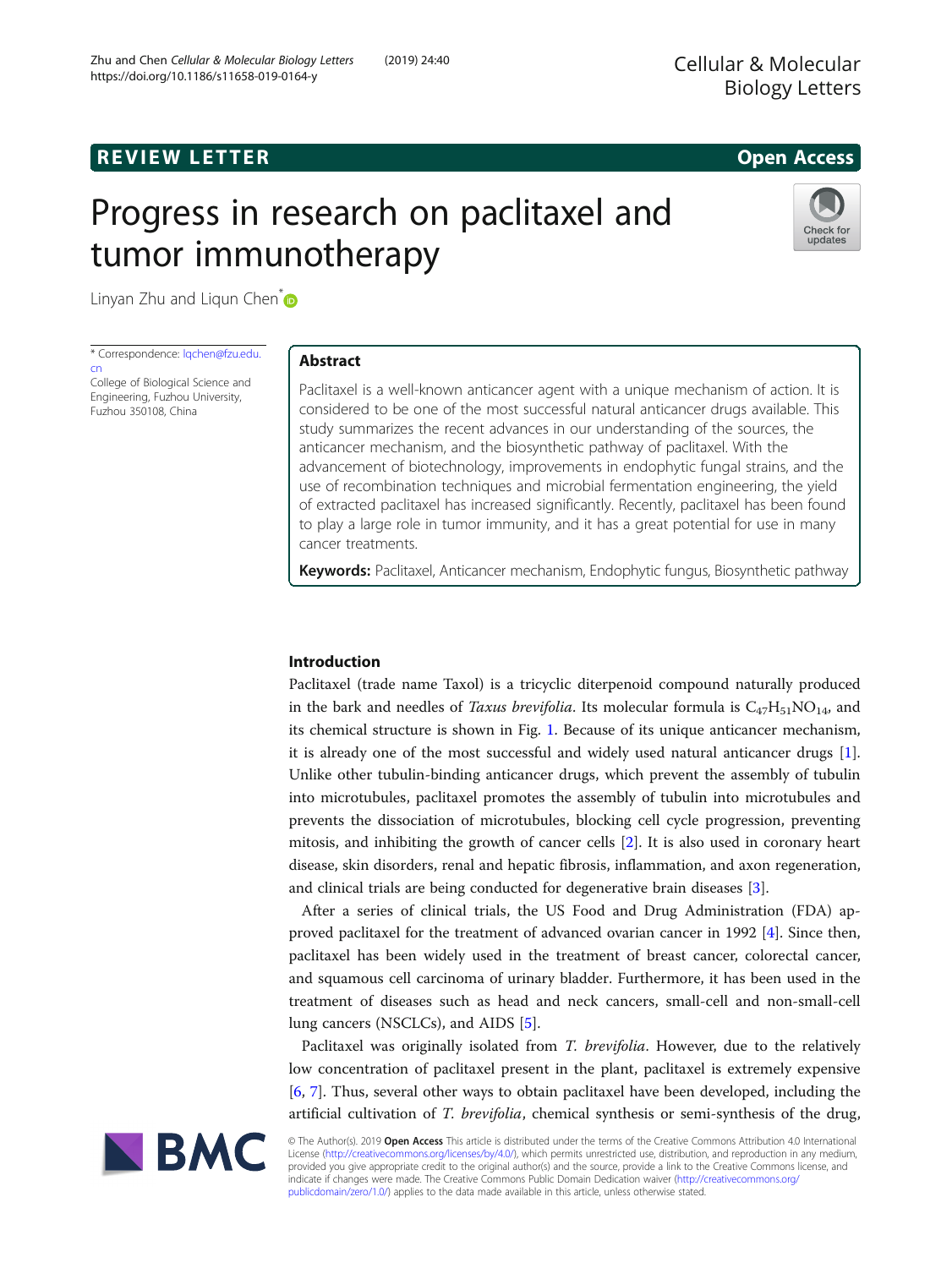<span id="page-1-0"></span>

and biotechnological synthesis. The extraction of paclitaxel from genetically modified endophytic fungi, in particular, has proven to be an effective way to obtain the drug.

#### Anticancer mechanism of paclitaxel

In 1979, it was reported that paclitaxel promotes the assembly of microtubules, structures that consist of repeating subunits composed of  $\alpha/\beta$ -tubulin heterodimers. Paclitaxel reduces the critical concentration of assembled tubulin subunits and increases the percentage of assembled tubulin subunits [[2\]](#page-8-0). During the prophase, microtubules form a spindle to pull the chromosomes towards the poles. During later stages, they depolymerize and the spindle structure dissolves. Both exposure to cold temperatures and exposure to calcium ions trigger the depolymerization of microtubules. Paclitaxel binds to and stabilizes microtubules, and paclitaxel-bound microtubules resist depolymerization, even upon treatment under cold temperatures or with calcium ions. Therefore, paclitaxel treatment promotes tubulin polymerization and blocks the progression of mitosis [\[8](#page-9-0), [9](#page-9-0)].

#### Paclitaxel source

#### Artificial cultivation of Taxus plants

Large amounts of paclitaxel are used in both clinical and basic research. However, some Taxus species are nearly paclitaxel-deficient, and excessive utilization of these plants could destroy the natural ecological balance in which they exist. Artificial cultivation methods have been used to reduce the effects on the ecosystems. Moreover, a large effort has been made in the Yunnan and Sichuan provinces in China to plant Taxus chinensis, which has been identified as a useful source of the drug. To date, there are more than 150 T. chinensis plantations. These guarantee a stable plant population, from which several active pharmaceutical ingredients, including paclitaxel, can be extracted [[10\]](#page-9-0). This is one of the most effective means by which to obtain paclitaxel. However,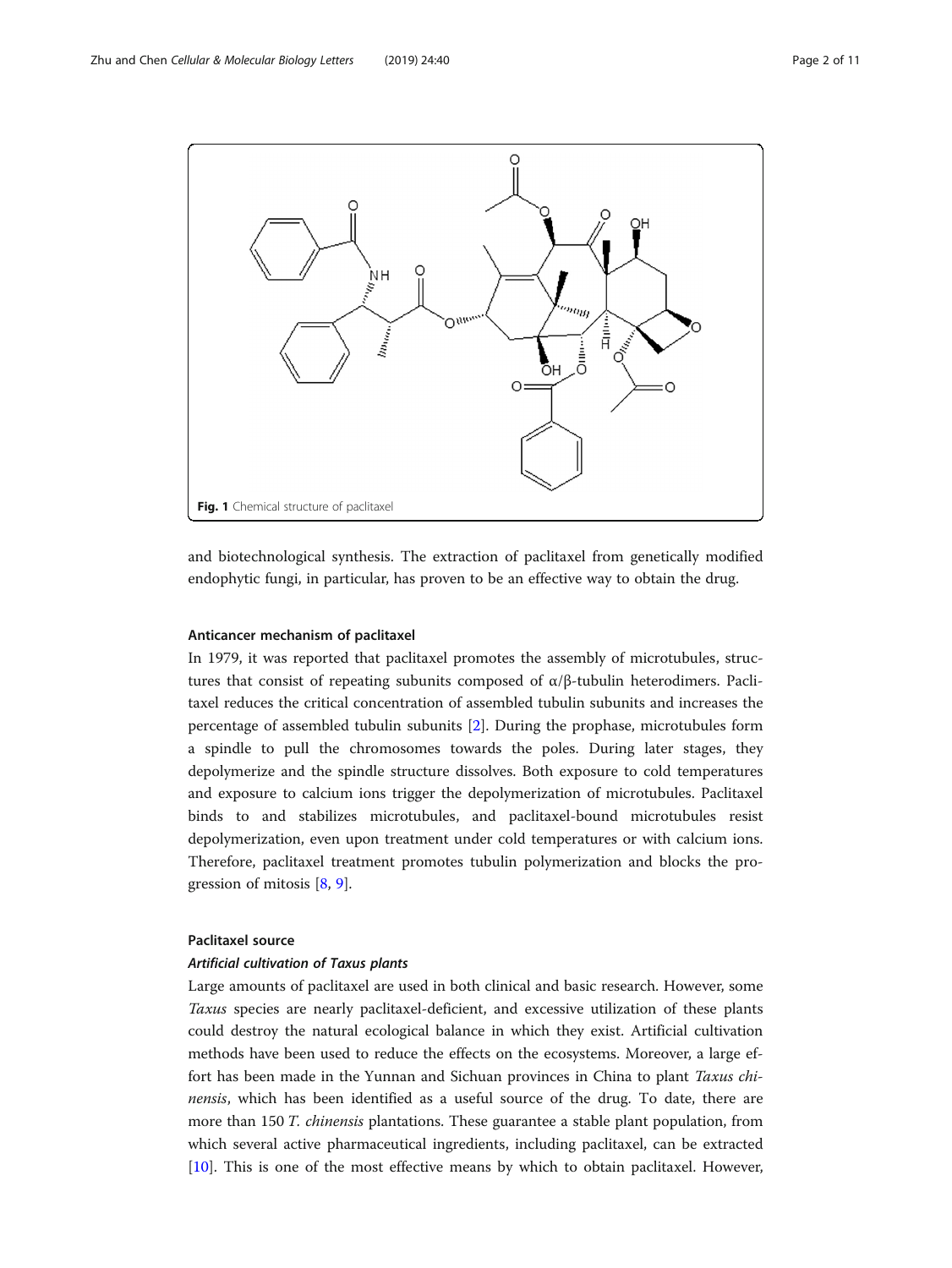over-reliance on epigenetic and environmental factors and the slow growth rate of Taxus plants are issues that are still a cause of concern.

#### Chemical synthesis of paclitaxel

#### Chemical synthesis

In 1994, Holton and coworkers successfully synthesized paclitaxel [\[11](#page-9-0)]. However, paclitaxel has a complex molecular structure, and its synthesis is very complicated; the process entails a total of 25–40 steps. Moreover, the commercial production of paclitaxel is not yet feasible, as the reaction conditions are extremely difficult to control, large amounts of toxic products are produced, and the cost of production is extremely high.

#### Chemical semi-synthesis

In 1988, the first use of chemical semi-synthesis to synthesize paclitaxel from 10 deacetylbaccatin III (10-DAB) was reported [[12](#page-9-0)]. Paclitaxel is produced through chemical semi-synthesis by converting analogs or precursors found in Taxus plants, such as 10-deacetylbaccatin and baccatin III, into paclitaxel. This can be done through the asymmetric epoxidation pathway, asymmetric double hydroxylation reaction, chiral auxiliary strategy, Diels–Alder reaction, or enol imine condensation, among other methods [[13](#page-9-0), [14\]](#page-9-0). Asymmetric hydroxylation is a chemical reaction in which an olefin is converted into a vicinal diol in the presence of ruthenium tetroxide with a chiral quinine ligand. This reaction typically requires a catalytic amount of citric acid with potassium ferricyanide or N-methylmorpholine as well as an N-oxide regeneration reaction. This method both reduces the level of toxic emissions produced during paclitaxel synthesis and lowers the price.

#### Taxus tissue culture

The amounts of paclitaxel found in different parts of Taxus plants, organs, and tissues greatly differ; therefore, explants of *Taxus* have been cultured in a targeted manner. In 1989, T. brevifolia was first cultured successfully. After 2 years, T. brevifolia cultures yielded 1–3 mg/l of paclitaxel per extraction [\[15](#page-9-0)]. Since then, many other Taxus species have been found to grow well, including T. baccata, T. yunnanensis, T. cuspidate, T. chinensis, T. canadensis, and T. globosa. Breeding with high-yield cell lines, using twostage culture systems, optimizing carbohydrate sources, using pre-feeding strategies, and using fungal culture inducers (e.g., fungal extracts plus salicylic acid, vanadyl sulfate, chitosan, squalene, and methyl jasmonate) are all effective means by which to increase the yield of paclitaxel [\[16,](#page-9-0) [17\]](#page-9-0).

Taxus cell culture has many advantages. Cultures, unlike wild plants, are unaffected by weather, seasons, and environmental pollution. Culturing Taxus cells also allows for the continuous production of paclitaxel of identical purity, and the cultures are renewable, environmentally friendly, and source-independent. Culturing Taxus cells is a good way to obtain paclitaxel, especially in combination with metabolic and genetic engineering techniques that increase the yield. However, there are several difficulties associated with culturing Taxus cells. Culturing can be hindered by slow cell growth, stress factor generation, induction difficulties, cell aggregation, increased cellular shear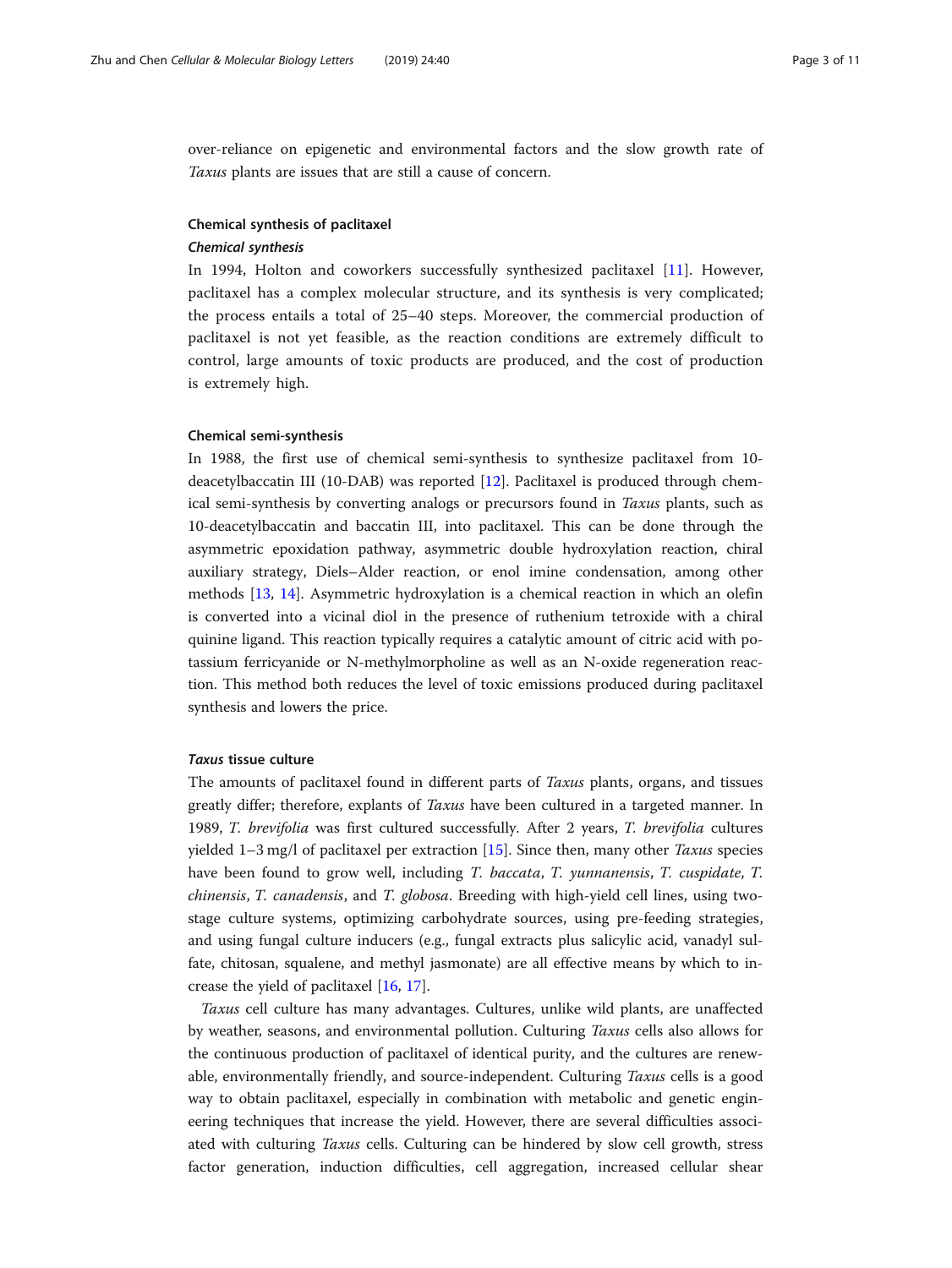sensitivity, high costs, and unstable yields. Innately undifferentiated cambial meristematic cells (CMCs) circumvent many of the problems associated with traditional dedifferentiated cells (DDCs). To bypass the dedifferentiation step, Lee isolated and cultured CMCs which produced a combined total of 264 mg of paclitaxel per kg of cells and 74% of this was secreted directly into the medium [[18,](#page-9-0) [19](#page-9-0)]. These cells may provide a cost-effective and environmentally friendly platform for the sustainable production of a variety of important natural plant products.

### Production of paclitaxel using endophytic fungi

#### Study on paclitaxel production by endophytic fungi

In 1993, Stierle and Strobel isolated Taxomyces andreanae, an endophytic fungus, from T. chinensis and confirmed by mass spectrometry, chromatography, and immunochemistry that it produced paclitaxel. They extracted paclitaxel under artificial culture conditions in vitro, but the yield was very low  $(24–50 \mu g/l)$  [\[20](#page-9-0)]. In 2003, Chen also isolated strains of endophytic fungi from the inner bark and branches of  $T$ . yunnanensis. By thin-layer chromatography and high-performance liquid chromatography analysis of 52 strains of endophytic fungi, it was found that 19 strains can produce taxol and taxane [[21\]](#page-9-0). Endophytic fungal biosynthesis technology has opened a new branch of the global paclitaxel market, which is considered to be worth billions of dollars, when the concentration of paclitaxel extracted from endophytic fungi increased to 846 μg/l [\[22](#page-9-0)].

There is some evidence that suggests that endophytic fungi can synthesize paclitaxel or paclitaxel analogs and that the microbial synthesis pathway of paclitaxel in endophytic fungi is significantly different from the biosynthesis pathway of paclitaxel in Taxus. Due to its complexity, the microbial synthesis pathway remains unclear, and some steps in this pathway are different from the known synthetic pathway. Heining and coworkers found that it was not possible to demonstrate the independent synthesis of taxanes in any endophytic fungus, including the first published endophytic fungus, T. andreanae [\[23](#page-9-0)]. Kusari and coworkers stated that further research on the production of paclitaxel using endophytic fungus biotechnology is needed [[24\]](#page-9-0). Due to this, the use of endophytic fungi to produce paclitaxel remains a controversial issue.

#### Methods to increase the production of paclitaxel by endophytic fungi

The genetic properties of endophytic fungi can be altered by physical, chemical, or aerospace techniques, as well as by complex mutagenesis. Protoplast fusion is a technology by which plant cells with distant phylogenetic relationships are integrated, and this technique can be used to achieve long-range hybridization of cells and expand the recombination range of genetic material. It is a powerful tool in the modification of genetic material, and, as such, it plays a significant role in microbial genetic breeding. Due to their non-polar membranes, microbial cell protoplasts are more easily fused, allowing the whole cytoplasms and nuclei to fuse with each other while leaving the genetic material intact, allowing for the production of hybrids. The combination of mutational and protoplast fusion techniques is effective in increasing the amount of paclitaxel produced by endophytic fungi [\[25\]](#page-9-0).

The biotechnological screening of high-producing fungal strains is widely used to enhance the yield of filamentous fungi. It is a valuable tool in the identification of useful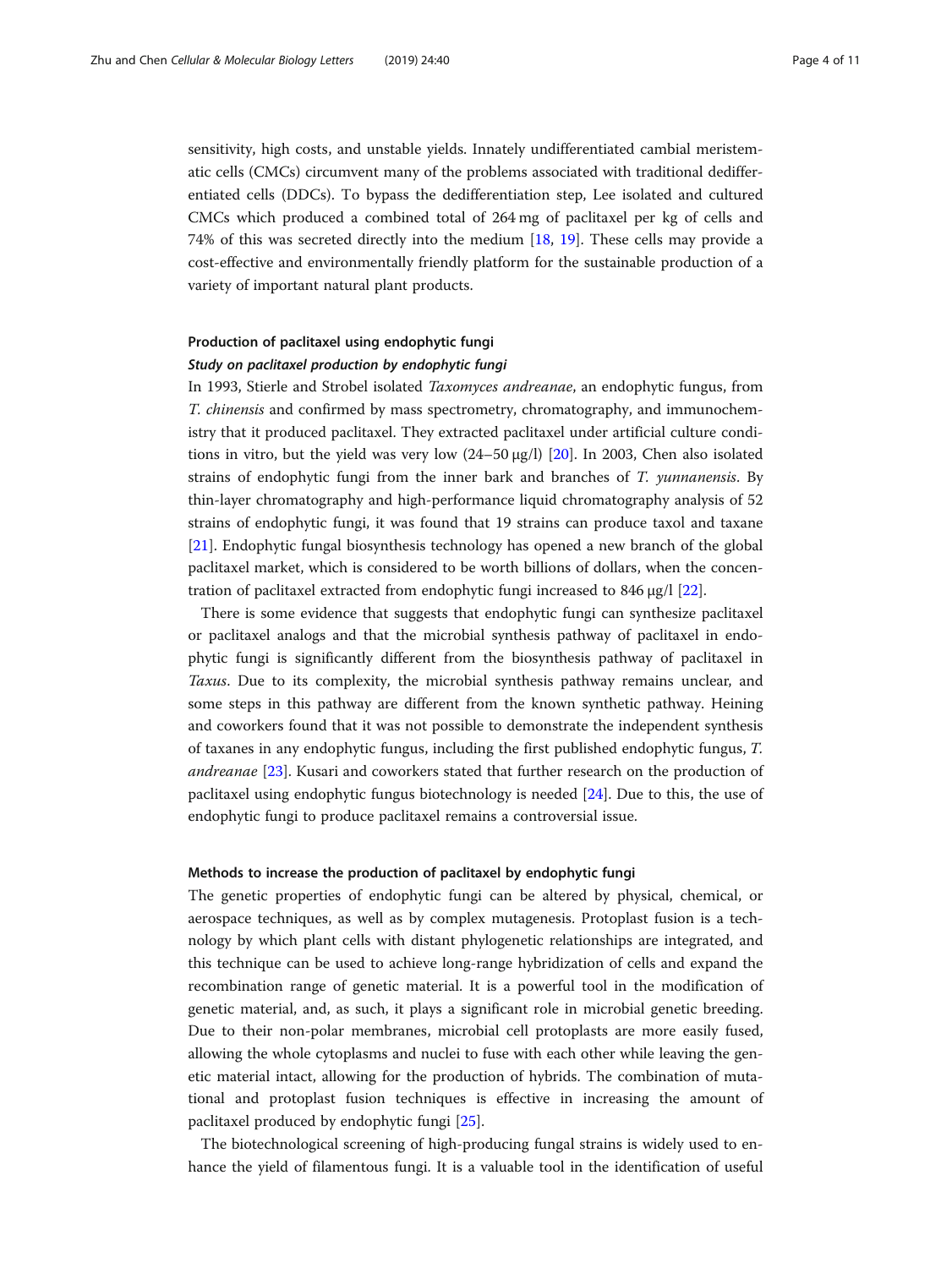genetic material and suitable transformation methods for fungi—particularly endophytic fungi. Advances in DNA recombination technology have resulted in updates to the original metabolic pathway scheme, and the successful expression of the microbial paclitaxel synthesis pathway genes was a breakthrough in improving yield of paclitaxel. The identification and cloning of key enzyme genes in the microbial paclitaxel synthesis pathway, determination of suitable vectors, and genetic engineering techniques to study the expression of exogenous genes have all contributed to increasing the yield of paclitaxel produced by endophytic fungi.

#### Biosynthesis pathway of paclitaxel

The biosynthetic pathway of paclitaxel includes at least 19 steps. In recent years, scientists have made significant progress in characterizing each step [\[16](#page-9-0)]. The biosynthesis of paclitaxel involves the reaction between isopentenyl pyrophosphate (IPP) units and dimethylallyl pyrophosphate (DMAPP), which are obtained from the mevalonate (MVA) pathway and the 2-C-methyl-erythritol-4-phosphate (MEP) pathway, respectively [[26\]](#page-9-0). In the presence of taxadiene synthase (TS), geranylgeranyl pyrophosphate (GGPP) is cyclized to form taxa-4(5),11(12)-diene. The biosynthetic pathway involves enzymes from several different classes that are located in several different cellular compartments, including the plastid, endoplasmic reticulum and cytosol. Modifications, such as acylation and ketonation of baccatin, are carried out. Then, the functional side chain groups are added, ending in the complete synthesis of paclitaxel [[27](#page-9-0)]. The synthesis pathway is summarized in Fig. 2.

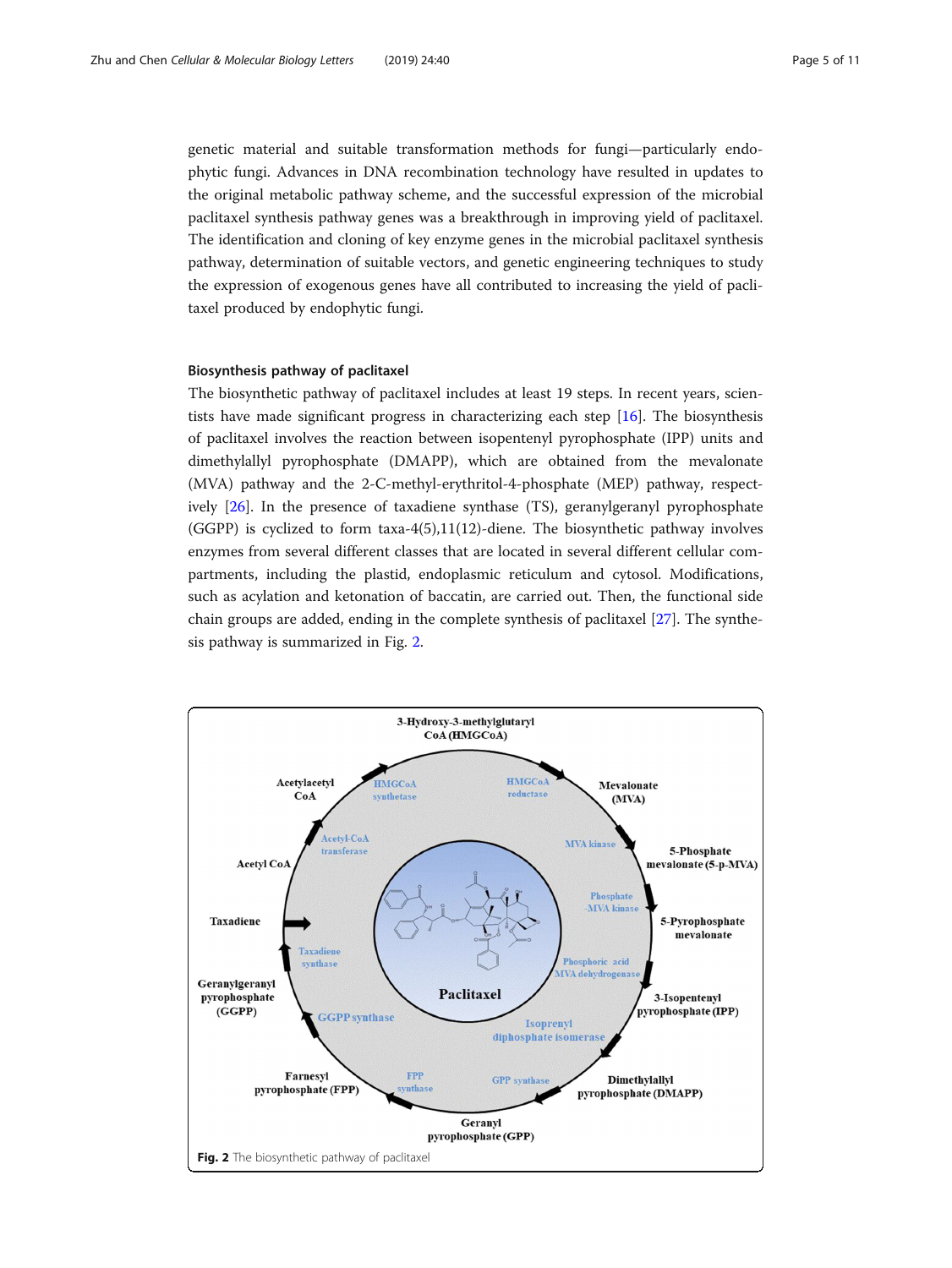Part of the biosynthetic pathway of paclitaxel has been transferred to heterologous expression systems, such as Saccharomyces cerevisiae, Escherichia coli, and certain plants. IPP isomerase, GGPP synthase, and TS have been overexpressed in E. coli to synthesize taxadiene, and the production level of taxadiene from cultured cells has been recorded to be as high as 1.3 mg/l [[28\]](#page-9-0). In S. cerevisiae, an early pathway from primary metabolism to taxol-5α-acetoxy-10β-alcohol was established. Now, a multivariate modular approach in  $E.$  coli is used to obtain the highest paclitaxel yields. This approach divides the metabolic pathway of paclitaxel into two modules; in the first, IPP is formed from heterogeneous upstream MEP, and in the second, terpenoids are formed. The highest recorded concentration of paclitaxel extracted from E. coli was 570 mg/l, and this was achieved by optimizing the P450 expression of taxanes, combining different cross-reductases, and modifying the N-termini of different enzymes [\[29\]](#page-9-0).

Many enzymes participate in the biosynthetic pathway. Genetic and metabolic engineering can be used to produce these enzymes and obtain higher yields of paclitaxel at the cellular and molecular levels. Due to its complexity, this pathway is not well understood, and further research is needed to fully characterize and describe it.

#### Paclitaxel and tumor immunotherapy

#### Tumor immunotherapy

Tumor immunotherapy produces an immune response to tumors by improving the body's immunity. Recently, advances have been made in our understanding of the possible applications of classic drugs in tumor immunotherapy. Many studies have shown that paclitaxel directly kills tumor cells and regulates various immune cells, such as effector T cells, dendritic cells (DCs), natural killer (NK) cells, regulatory T cells (Tregs), and macrophages [[30\]](#page-9-0). Other chemotherapeutics have similar immunomodulatory properties, such as belinostat [[31\]](#page-9-0), doxorubicin [[32](#page-9-0)], bleomycin [\[33](#page-9-0)], and bortezomib [[34\]](#page-9-0). Tumor immunotherapy works through several mechanisms: (1) by promoting the proliferation and activation of T cells; (2) by increasing B-cell activity and increasing antibody production; (3) by increasing the number of NK cells, the production of active substances, and the ability to present antigens; and (4) by improving the body's hematopoietic function.

#### Paclitaxel and immune cells

Carboplatin and paclitaxel (CP) chemotherapy is used as a second-line chemotherapy regimen, and it is commonly used to treat melanoma. Carboplatin down-regulates the T-cell inhibitory molecule programmed death receptor-ligand 2 (PD-L2), which is expressed by DCs and melanoma cells to enhance T-cell activation [[35](#page-9-0)]. In addition, paclitaxel reduces the number of Tregs, aids in the production of the cytokine interleukin-10 (IL-10), transforms growth factor-beta by Tregs, and stimulates DCmediated antigen presentation. A study has shown that the peptide-pulsed DC vaccine in combination with CP therapy (DCCP) is more likely to be effective than dacarbazine-containing regimens [\[36\]](#page-9-0). Low-level, non-toxic doses of paclitaxel prevent DC precursors from becoming functionally tolerant. Moreover, there is evidence which suggests that low-toxicity doses of paclitaxel inhibit DCs and maintain the response to DC and lipopolysaccharide stimulation [\[37\]](#page-9-0). Mouse myeloma experiments have shown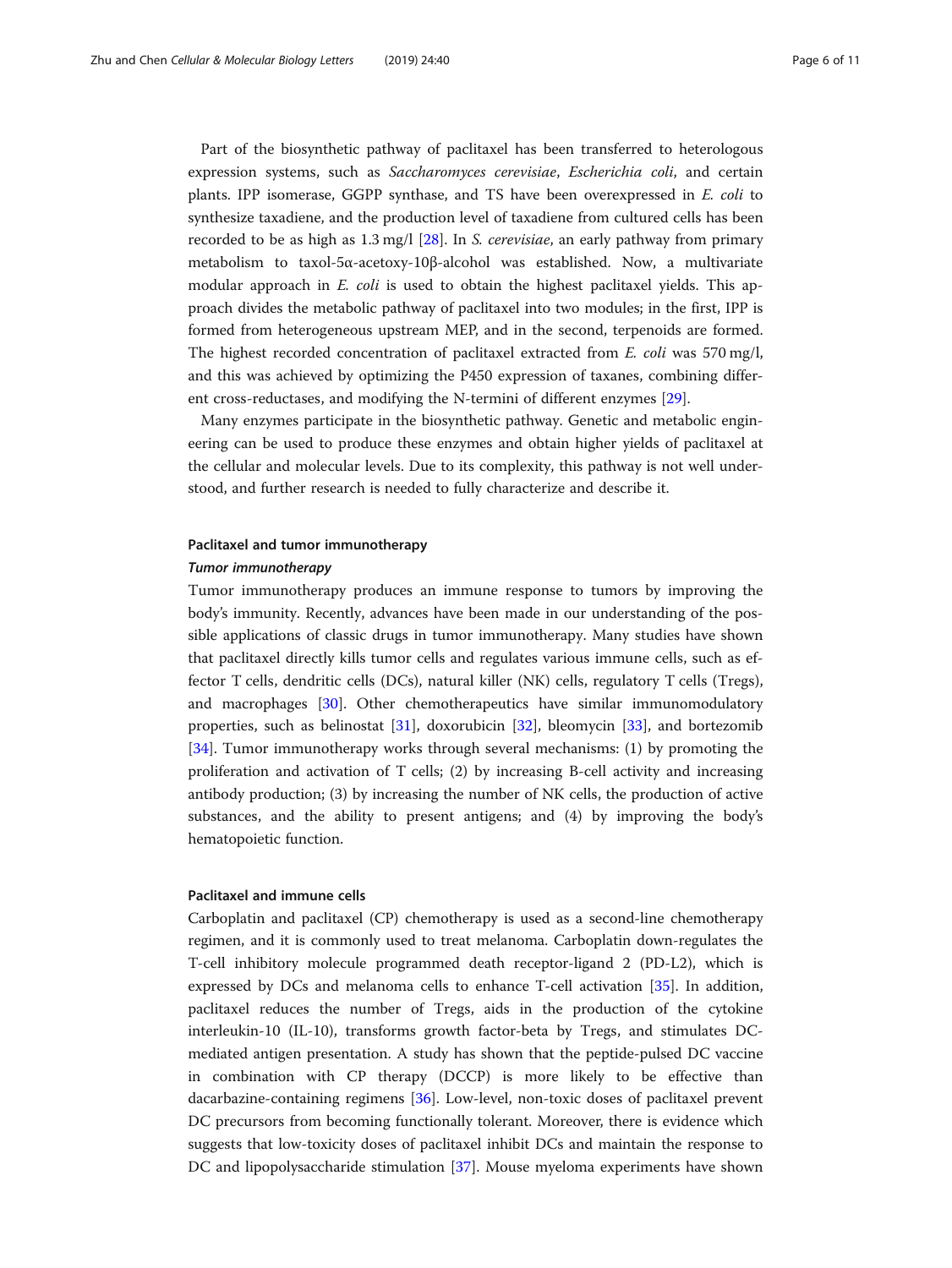that injection of paclitaxel induces tumor-specific cytotoxic T-lymphocyte responses and prolongs tumor immunity. The apoptosis-inducing receptor CD95 (APO-1/Fas) plays a key role in apoptosis and is up-regulated with increasing RT25 [\[38](#page-9-0)].

Systemic immunological activity was measured by multiplex analysis and flow cytometry, and the response was positively correlated with higher tumor CD3+ infiltration (immunization score). This is characterized by a pre-existing systemic inflammatory state in which there is an increase in both selected chemokines and advanced B-cell differentiation, both of which are associated with poor prognosis [\[39](#page-9-0)]. Adoptive cellular immunotherapy (using DCs and cytokine-induced killer [CIK] cells) is a cancer treatment strategy in which tumor cells themselves or killer cells of allogeneic tumors are perfused. CIK cells have many immune cell properties. For example, the non-major histocompatibility complex of NK cells and the strong antitumor activity of T lymphocytes grant these cells the advantages of rapid proliferation, high killing activity and broad spectrum of tumor killing, and few side effects on bone marrow hematopoiesis. The interaction between DCs and CIK cells has a mutual promoting effect [[40](#page-9-0)].

Paclitaxel inhibits cell mitosis and is a first-line chemotherapy drug. Paclitaxel chemotherapy can increase the rate of apoptosis in tumor cells, release tumor antigens, and enhance the phagocytosis of antigen-presenting cells (APCs). APCs are activated to release more pro-inflammatory cytokines, thereby promoting the cross-presentation of APCs with tumor antigens. DC immunotherapy is used to inject the patient's own immune cells back into the patient after activation, modification, and proliferation in vitro, thereby inducing a specific or non-specific immune response, killing tumor cells. DCs are a class of heterogeneous cells that play an important regulatory role in cellular and humoral immunity. These cells have high killing activity and make up 1–5% of peripheral human peripheral blood lymphocytes. It has been clinically confirmed that extensive amplification of DCs results in significant tumor-killing and virus-eliminating effects.

Paclitaxel has been shown to inhibit the function of Tregs and reverse the immune escape of tumors. CIK or DC-CIK adoptive immunotherapy can kill tumor cells. Therefore, paclitaxel combined with immunotherapy could increase the efficacy of treatment. Clinically, paclitaxel combined therapy has been used to treat breast cancer, NSCLC, ovarian cancer, and other malignant tumors. Clinical studies using paclitaxel–carboplatin–bevacizumab in concert to treat lung cancer are in stage IIIB or stage IV  $[41]$  $[41]$ . One study aimed to evaluate the efficacy and toxicity of liposomal paclitaxel and carboplatin combined with radiotherapy for locally advanced lung squamous cell carcinoma (LSCC) [[42\]](#page-9-0).

In human cancers, tyrosine kinases of the epidermal growth factor receptor (EGFR) family are frequently mutated [[43\]](#page-10-0). Tyrosine kinase inhibitors (TKIs) of EGFRs have been used as the standard first-line therapy for patients with advanced NSCLC, but the development of secondary resistance has led to treatment failure [[44\]](#page-10-0). Paclitaxel is insoluble in water (less than 0.03 mg/ml), and due to this, the development of the drug was suspended for more than a decade [[45](#page-10-0)]. Molecular-targeted therapy has become an attractive anticancer approach. Liposomal paclitaxel and carboplatin combined with radiotherapy have been shown to have significant antitumor effects on LSCC and controllable toxicity. These results indicate that liposomal paclitaxel-based chemoradiotherapy is a safe treatment for locally advanced LSCC, especially in allergic diseases.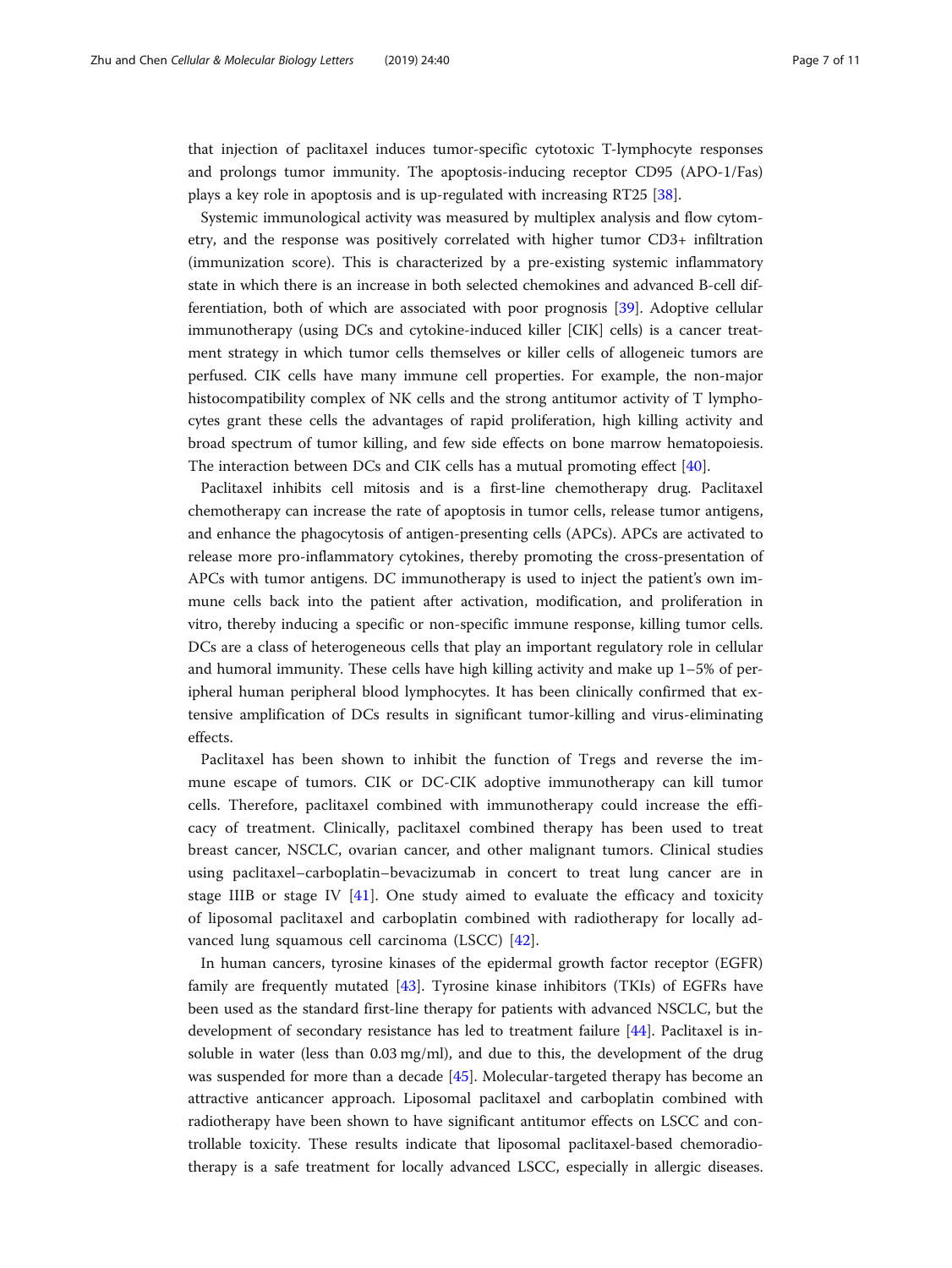Studies of the combination of the EGFR T790 M-targeting inhibitor AZD929 and paclitaxel in the treatment of lung cancer have shown that the two have strong synergy, both in cell cultures and in vivo, without additional toxicity [\[46](#page-10-0)–[49\]](#page-10-0). Mark and colleagues demonstrated that albumin-bound paclitaxel is a safe and effective therapeutic agent for NSCLC [\[50](#page-10-0), [51\]](#page-10-0). Julide and coworkers compared two taxanes in the secondline treatment of NSCLC and found that there was no significant difference in survival, treatment response, or side effects between the two [[52\]](#page-10-0).

Molecular biology studies have shown that the NF-kappa-B inhibitor (IKB- $\alpha$ /NFκB/Bcl-2) and EGFR/Akt pathways work synergistically. To investigate the efficacy and safety of bevacizumab combined with CP in the treatment of advanced NSCLC [[53](#page-10-0)–[55\]](#page-10-0), the combination of CP and bevacizumab can be compared to PC alone. However, this combination may result in a higher toxicity profile. Therefore, the benefits and risks should be considered before making a treatment decision. Little is yet known about this, as immunotherapy is still in the research stage. The immune effect of treatment on cancer patients is not straightforward, and the "window period" of immunotherapy combined with chemotherapy also remains unclear. One study investigated the immunogenicity of CP-induced apoptosis in ovarian cancer cells, the immunological aspects of ovarian cancer chemotherapy in patients, and the cytotoxic T lymphocyte (CTL) response of tumor antigens to  $CDS(+)$  T cells in the window phase [[56](#page-10-0)]. Paclitaxel acts by interfering with normal microtubule breaks during cell division. The ratio of CD3+ T cells, CD4+ T cells, and CD4+ cells in S1, S2, and S3B cells did not change significantly with the ratio of CD0+ cells. The ratio of IFN-γ production in S2 and Tc1 cells and the ratio of TC1 cells to TC2 cells increased in S2 upon treatment. The study also found that  $CD4 + CD45 \text{ RO} + \text{ and } CD8 + CD45 \text{ Ro} + \text{memory } T \text{ cells were significantly in}$ creased in S2 compared to CD0.

Increases in the number of memory T cells may provide an opportunity for developing long-term immune memory, and providing protection for recurrence and metastasis after chemotherapy in patients with ovarian cancer. Tumors actively recruit and induce Tregs to block innate and adaptive immune initiation, its effects, and the memory response. Paclitaxel and carboplatin have high immunogenicity and induce apoptosis in ovarian cancer cells. The immunity of patients with advanced ovarian cancer is impaired. After chemotherapy, the immune system recombines, thus providing a unique opportunity to use therapeutic interventions that modulate the reactivity of tumors to their antigens. In the chemotherapy cycle of CP in patients with advanced ovarian cancer, the 12th to 14th day after chemotherapy may be an ideal time to implement immunotherapy.

#### Summary and outlook

Paclitaxel is the most powerful natural product available to treat cancer. Today, chemical semi-synthesis and artificial cultivation of the yew are the main sources of paclitaxel. Increasing the production of paclitaxel is an urgent need, and comprehensive research among various disciplines is necessary. Although total chemical synthesis is a very effective means to produce paclitaxel, the complicated synthetic route of paclitaxel and the high cost hinder its industrial production. Plant cell culture is a more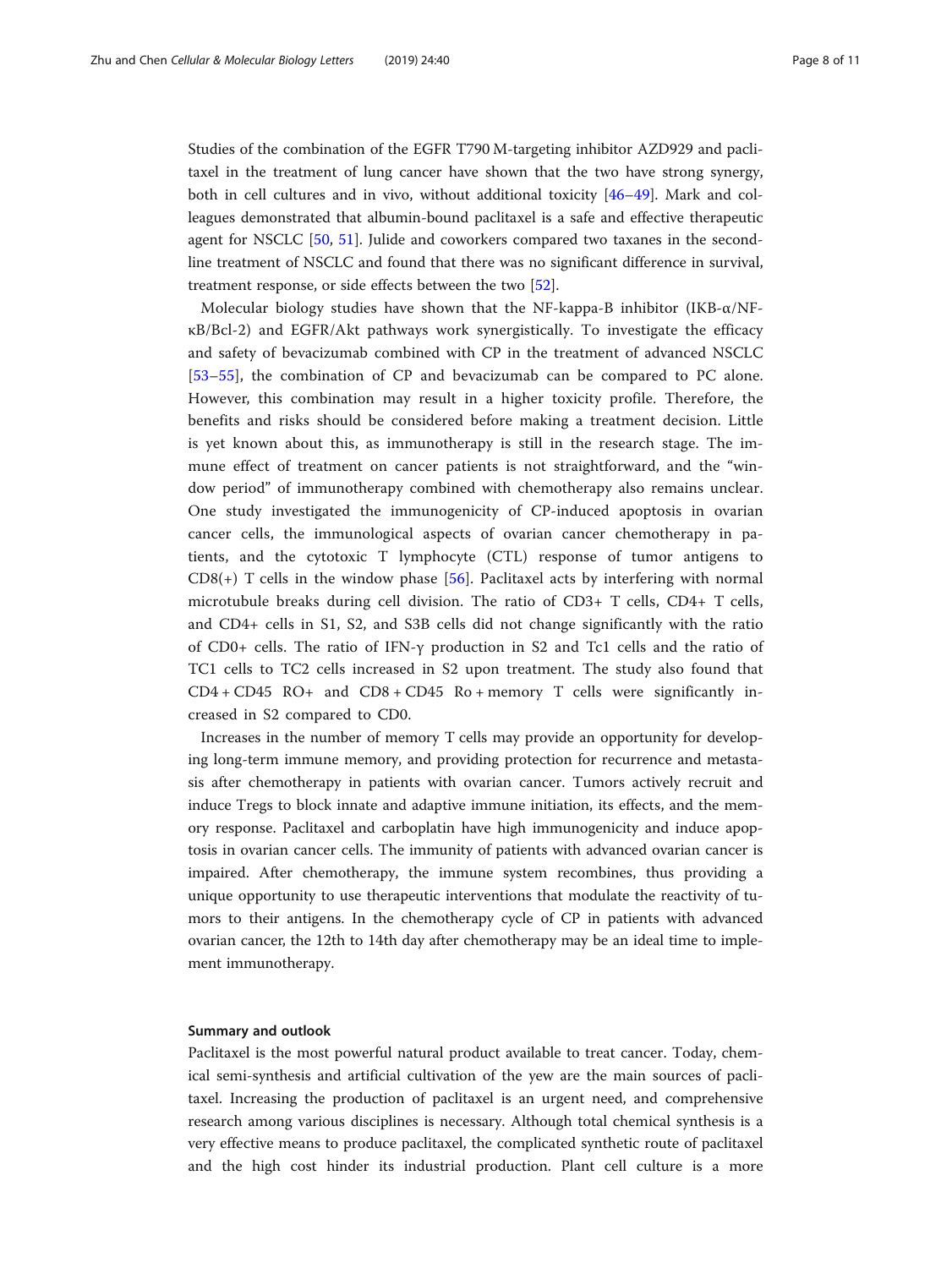<span id="page-8-0"></span>promising and sustainable way to produce paclitaxel, but the costs of production are even higher and the yields are less predictable. Although endophytic fungi have been found to have great prospects for paclitaxel production, the biosynthetic pathway of paclitaxel is still unclear and the yield is not high.

With the development of biosynthesis technology, it is possible that microbial cells will be used to produce paclitaxel in the future. In this case, it would be necessary to use various breeding methods. At present, there are many studies detailing the use of mutagenesis in obtaining high-yield, paclitaxel-producing strains. Molecular breeding and metabolic regulation breeding techniques are also involved. More research is needed to clearly characterize the biosynthetic pathway of paclitaxel in microorganisms. Paclitaxel can affect the outcome of immunotherapy by various mechanisms of action on immune cells, and it also plays a role as an immunomodulator. However, the tumor immune process is complicated and cancer is difficult to cure. The function of paclitaxel in tumor immunotherapy interventions needs to be further studied.

#### Abbreviations

AIDS: Acquired immunodeficiency syndrome; APC: Antigen-presenting cell; CIK: Cytokine-induced killer; CMCs: Cambial meristematic cells; CP: Carboplatin and paclitaxel; CTL: Cytotoxic T lymphocyte; DC: Dendritic cell; DCCP: Dendritic cell vaccine in combination with carboplatin and paclitaxel chemotherapy; DDCs: Dedifferentiated cells; EGFR: Epidermal growth factor receptor; HMGB1: High-mobility group box one; IL: Interleukin; LSCC: Lung squamous cell carcinoma; NF-kappa-B: The nuclear factor 'kappa-light-chain-enhancer' of activated B cells; NK: Natural killer; NSCLC: Non-small cell lung cancer; PD-L2: Programmed death receptor-ligand 2; TKI: Tyrosine kinase inhibitor; Treg: Regulatory T cell; TS: Taxadiene synthase

#### Acknowledgments

We thank LetPub (<http://www.letpub.com>) for their linguistic assistance during the preparation of this manuscript.

#### Authors' contributions

LZ and LC designed and supervised the project and wrote the manuscript. Both authors reviewed the manuscript. Both authors read and approved the final manuscript.

#### Funding

This work was supported with grants from the National Natural Science Foundation of China (Grant No. 31500616) and the Natural Science Foundation of Fujian Province (Grant No. 2017 J01445).

#### Availability of data and materials

Not applicable.

#### Ethics approval and consent to participate

Not applicable.

#### Consent for publication

Both authors consent to the publication of the article.

#### Competing interests

The authors declare that they have no competing interests.

# Received: 29 December 2018 Accepted: 29 May 2019

#### References

- 1. Wani MC, Taylor HL, Wall ME, Coggon P, Mcphail AT. Plant antitumor agents. VI. The isolation and structure of taxol, a novel antileukemic and antitumor agent from Taxus brevifolia. J Am Chem Soc. 1985;88:2325–7.
- 2. Weaver BA. How Taxol/paclitaxel kills cancer cells. Mol Biol Cell. 2014;25:2677–81.
- 3. Zhang DS, Yang RH, Wang SX, Dong Z. Paclitaxel: new uses for an old drug. Drug Des Dev Ther. 2014;8:279–84.
- 4. Swain SM, Honig SF, Tefft MC, Walton L. A phase II trial of paclitaxel (Taxol®) as first line treatment in advanced breast cancer. Invest New Drug. 1995;13:217–22.
- 5. Chen K, Shi W. Autophagy regulates resistance of non-small cell lung cancer cells to paclitaxel. Tumor Biol. 2016;37: 10539–44.
- 6. Awada A, Bondarenko IN, Bonneterre J, Nowara E, Ferrero JM, et al. A randomized controlled phase II trial of a novel composition of paclitaxel embedded into neutral and cationic lipids targeting tumor endothelial cells in advanced triple-negative breast cancer (TNBC). Ann Oncol. 2014;25:824–31.
- 7. Zou D, Wang D, Li R, Tang Y, Yuan L, Long XT, et al. MiR-197 induces Taxol resistance in human ovarian cancer cells by regulating NLK. Tumour Biol. 2015;36:6725–32.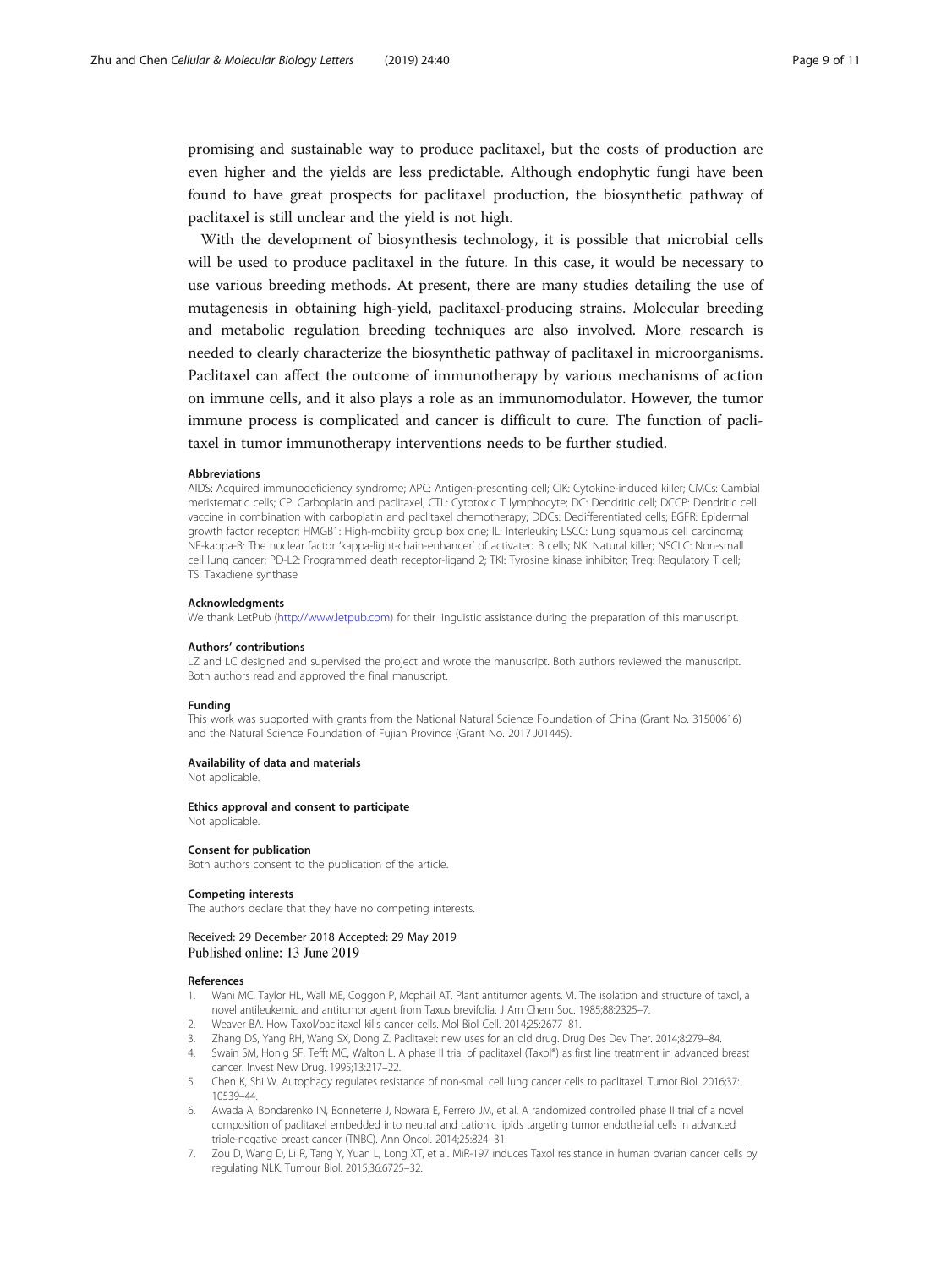- <span id="page-9-0"></span>8. Foley EA, Kapoor TM. Microtubule attachment and spindle assembly checkpoint signaling at the kinetochore. Nat Rev Mol Cell Bio. 2013;14:25–37.
- 9. Ojedalopez MA, Needleman DJ, Song C, Ginsburg A, Kohl PA, Li Y, et al. Transformation of taxol-stabilized microtubules into inverted tubulin tubules triggered by a tubulin conformation switch. Nat Mater. 2014;13(2):195–203.
- 10. Lou J, Niu XL, Yan F, Pan J, Zhu XD. Recent progresses in the studies of taxol and taxane-producing fungi. Mycosystema. 2011;30:158–67.
- 11. Holton RA, Somoza C, Kim HB, Liang F, Biediger RJ, Boatman PD, et al. First total synthesis of taxol. 1. Functionalization of the B ring. Physiol Chem Phys Med NMR. 1994;34(2):103–17.
- 12. Denis JN, Greene AE, Guenard D, Gueritte-Voegelein F, Mangatal L, Potier P. Highly efficient, practical approach to natural taxol. J Am Chem Soc. 1988;110:5917–9.
- 13. Borah JC, Boruwa J, Barua NC. ChemInform abstract: synthesis of the C-13 side-chain of Taxol. Cheminform. 2008;39(21):175–99.
- 14. Jiang JL, Yao M, Liu CD. Efficient synthesis of α-quaternary α-hydroxy-β-amino esters via silyl glyoxylate-mediated threecomponent reactions. Org Lett. 2014;45:318–21.
- 15. 15 Koehn and Frank E. Natural products and cancer drug discovery. Humana Press. 2013;123–73.
- 16. Howat S, Park B, Oh IS, Jin YW, Lee EK, Loake GJ. Paclitaxel: biosynthesis, production and future prospects. New Biotechnol. 2014;31:242–5.
- 17. Zhao C, Song G, Fu C, Dong Y, Xu H, Zhang H, Yu LJ. A systematic approach to expound the variations in taxane production under different dissolved oxygen conditions in Taxus chinensis cells. Plant Cell Rep. 2016;35:541–59.
- 18. Lee EK, Jin YW, Park JH, Yoo YM, Hong SM, Amir R, et al. Cultured cambial meristematic cells as a source of plant natural products. Nat Biotechnol. 2010. [https://doi.org/10.1038/nbt.1693.](https://doi.org/10.1038/nbt.1693)
- 19. Marisol OV, Susan H, Jang MO, Kim IS, Jin YW, Lee EK, et al. Cambial meristematic cells: a platform for the production of plant natural products. New Biotechnol. 2015;32(6). <https://doi.org/10.1016/j.nbt.2015.02.003>.
- 20. Stierle A, Strobel G, Stierle D. Taxol and taxane production by Taxomyces andreanae, an endophytic fungus of pacific yew. Science. 1993;260(9):214–6.
- 21. Chen YJ, Zhang S, Wang Y, Su Y, Zhang R. Screening endophytic fungus to produce taxol from Taxus yunnanensis. Biotechnology. 2003;13(2):10–1.
- 22. Liu K, Ding X, Deng B, Chen W. Isolation and characterization of endophytic taxol-producing fungi from Taxus chinensis. J Ind Microbiol Biot. 2009;36:1171–7.
- 23. Heinig U, Scholz S, Jennewein S. Getting to the bottom of Taxol biosynthesis by fungi. Fungal Divers. 2013;60:161–70.
- 24. Kusari S, Singh S, Jayabaskaran C. Rethinking production of Taxol ®; (paclitaxel) using endophyte biotechnology. Trends Biotechnol. 2014;32:304–11.
- 25. Zhou XW, Zhu HF, Liu L, Lin J, Tang KX. A review: recent advances and future prospects of taxol-producing endophytic fungi. Appl Microbiol Biot. 2010;86:1707–17.
- 26. Roberts SC. Production and engineering of terpenoids in plant cell culture. Nat Chem Biol. 2007;3:387–95.
- 27. Liu WC, Gong T, Zhu P. ChemInform abstract: advances in exploring alternative Taxol sources. Cheminform. 2016;47: 48800–9.
- 28. Huang Q, Roessner CA, Croteau R, Scott AI. Engineering Escherichia coli for the synthesis of taxadiene, a key intermediate in the biosynthesis of taxol. Bioorg Med Chem Lett. 2001;9(9):2237–42.
- 29. Biggs BW, Lim CG, Sagliani K, Shankar S, Gregory S, Marjan De M, et al. Overcoming heterologous protein interdependency to optimize P450-mediated Taxol precursor synthesis in Escherichia coli. Pnas. 2016;113:3209–14.
- 30. Vassileva V, Allen CJ, Piquette-Miller M. Effects of sustained and intermittent paclitaxel therapy on tumor repopulation in ovarian cancer. Mol Cancer Ther. 2008;7:630–7.
- 31. Giuseppe G, Arun R, Arlene B, Kelly RJ, Szabo E, Ariel LC, et al. Phase II study of Belinostat in patients with recurrent or refractory advanced Thymic epithelial tumors. J Clin Oncol. 2011;29(15):2052–9.
- 32. Hazem G, Cynthia L, Eman B, Khaldoon AR, Asma T, Monther AA, Hendrayani SF, Pulicat M, Ayodele A, Taher AT, Abdelilah A, Said D. Research article doxorubicin downregulates cell surface B7-H1expression and upregulates its nuclear expression in breast cancer cells: role of B7-H1 as an anti-apoptotic molecule. Breast Cancer Res. 2010;12:4.
- 33. Tan JL, Chan ST, Lo CY, Deane JA, McDonald CA, Bernard CC, et al. Amnion cell-mediated immune modulation following bleomycin challenge: controlling the regulatory T cell response. Stem Cell Res Ther. 2015;6(1):8.
- 34. Koreth J, Stevenson KE, Kim HT, McDonough SM, Bindra B, Armand P, et al. Bortezomib-based graft-versus-host disease prophylaxis in HLA-mismatched unrelated donor transplantation. J Clin Oncol. 2012;30(26):3202–8.
- 35. Lesterhuis WJ, Cornelis JAP, Hato SV, Dagmar ET, Bastiaan JHJ, Stefan N, et al. Platinum-based drugs disrupt STAT6-mediated suppression of immune responses against cancer in humans and mice. J Clin Invest. 2011; 121(8):3100.
- 36. Fukuda K, Funakoshi T, Sakurai T, Nakamura Y, Mori M, Tanese K, et al. Peptide-pulsed dendritic cell vaccine in combination with carboplatin and paclitaxel chemotherapy for stage IV melanoma. Melanoma Res. 2017;27:326–34.
- 37. Matsuhashi T, Shimizu M, Negishi Y, Takeshita T, Takahashi H. A low, non-toxic dose of paclitaxel can prevent dendritic cell-precursors from becoming tolerogenic dendritic cells with impaired functions. Biomed Res. 2014;35(6):369–80.
- 38. Byun JW, Lee HS, Song SU, Lee SW, Kim SK, Kim WC, et al. Combined treatment of murine fibrosarcoma with chemotherapy (paclitaxel), radiotherapy, and intratumoral injection of dendritic cells. Ann Dermatol. 2014;26:53–60.
- 39. Jamal R, Lapointe R, Cocolakis E, Thébault P, Kazemi S, Friedmann JE, et al. Peripheral and local predictive immune signatures identified in a phase II trial of ipilimumab with carboplatin/paclitaxel in unresectable stage III or stage IV melanoma. J ImmunoTher Cancer. 2017;5:83.
- 40. Thanendrarajan S, Nowak M, Abken H, Schmidt-Wolf IGH. Combining cytokine-induced killer cells with vaccination in cancer immunotherapy. Leukemia Res. 2011;35:1136–42.
- 41. Spigel DR, Patel JD, Reynolds CH, Garon EB, Hermann RC, Govindan R, et al. Quality of life analyses from the randomized, open-label, phase III PointBreak study of pemetrexed-carboplatin-bevacizumab followed by maintenance pemetrexed-bevacizumab versus paclitaxel-carboplatin -bevacizumab followed by maintenance bevacizumab in patie. J Thorac Oncol. 2015;10:353–9.
- 42. Chen G, Sheng L, Du X. Efficacy and safety of liposome-paclitaxel and carboplatin based concurrent chemoradiotherapy for locally advanced lung squamous cell carcinoma. Cancer Chemoth Pharm. 2018;82(3):505–10.